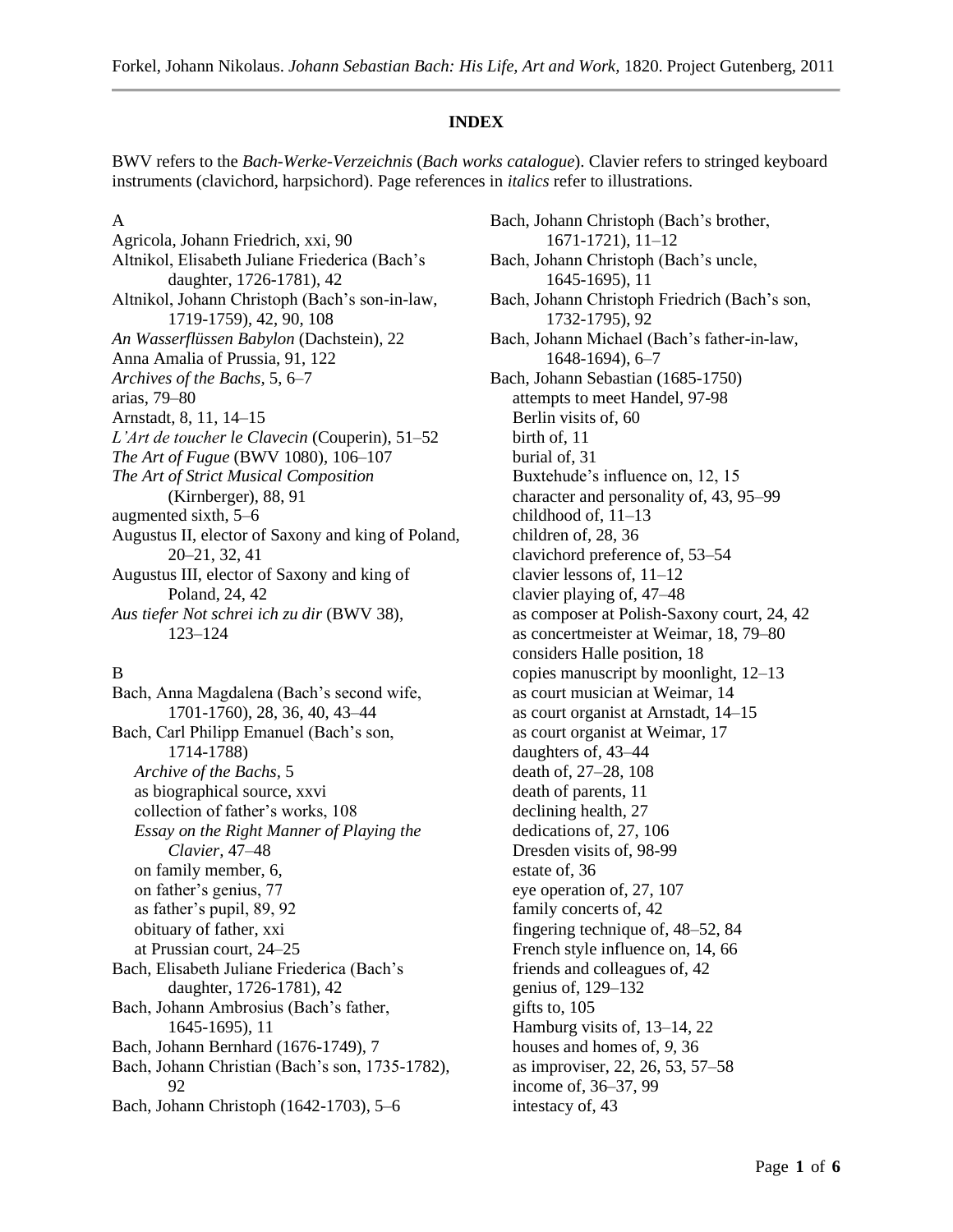as kapellmeister at Cöthen, 21–22 as kapellmeister at Saxe-Weissenfels court, 24 lost works of, 41, 42, 119 in Lüneburg, 13–14 manuscripts of, 125–127 Marchand keyboard challenge, 19–21 marriages of, 28 as member of Society of the Musical Sciences, 99–100 in Ohrdruf, 11–12 as organ expert and examiner, 18, 26–27, 59–60, 61–62, 116 organ playing of, 57, 60–61 as organ student, 15 organ techniques of, 58–60 as organist at Mühlhausen, 15–17 performance style of, 54–55 performs for Reincken, 22–23 portraits of, *iii,* 43, *45, 72, 82, 133* publication of works, 101–102 reception of, 19, 21–22 recitals of, 61 Reincken's influence on, 13–14 revisions, 102, 110, 125–127 rising stature of, 19, 40 "Short but Most Necessary Draft for a Well-Appointed Church Music," 38–39 sight-reading ability of, 52–53 singing ability of, 13 stolen Dresden prize, 21 tuning system of, 54 viola playing of, 96 visit to court of Frederick the Great, 24–26 Vivaldi's influence on, 130 voice change, 13 Bach, Johann Sebastian, as composer artistry of, 76–77, 127, 132 counterpoint of, 78 fugues of, 77–78 harmony of, 58–59, *59,* 67–70 melody of, 73–75 modulation of, 70–71 rhythm of, 76 self-training of, 65–66 vocal compositions of, 79–81 Bach, Johann Sebastian, as teacher of clavier, 84–85 of composition, 85–88 of fugue, 86–87 of own works, 88 philosophy of, 87–88

pupils of, 88–93 qualities of, 83–84 Bach, Johann Sebastian, at Leipzig (1723-1750) appointed cantor and director of music, 23–24 cantor's residence and income, 36 cantor's responsibilities, 31–33, 35–36 church services and music, 33–35 as director of University Society, 32, 40–42 disagreements with city council, 38–39 musical events, 40–42 school and church management, 37–38 school choir, 80–81 school lessons and calendar, 35–36 as secular composer, 41–42 Bach, Johann Sebastian, works published after death for clavier, 109–113 for clavier with other instruments, 113–115 instrumental, 119–120 for organ, 115–118, 126 vocal, 120–124 See also *individual works* Bach, Johann Sebastian, works published before death *The Art of Fugue,* 106–107 Canonic Variations, 99–100, 105 *Clavier-Übung I-IV,* 102–105 Four-Part Chorales, 77, 108 *The Musical Offering,* 27, 106 See also *individual works* Bach, Maria Barbara (Bach's first wife, 1684-1720), 28 Bach, Regina Susanna (Bach's daughter, 1742-1809), 44 Bach, Veit (c. 1555-1619), 3–4 Bach, Wilhelm Friedemann (Bach's son, 1710-1784) accompanies father to Potsdam, 25 as biographical source, xxvi clavier playing of, 57 Dresden visits of, 98–99 and father's Organ Sonatas, 118 as father's pupil, 89, 92 invitation to Handel, 98 share of father's estate, 122 Bach, Wilhelm Friedrich Ernst (Bach's grandson, 1759-1845), 44 Bach family origins of, 3–4 third generation, 4 fourth generation, 5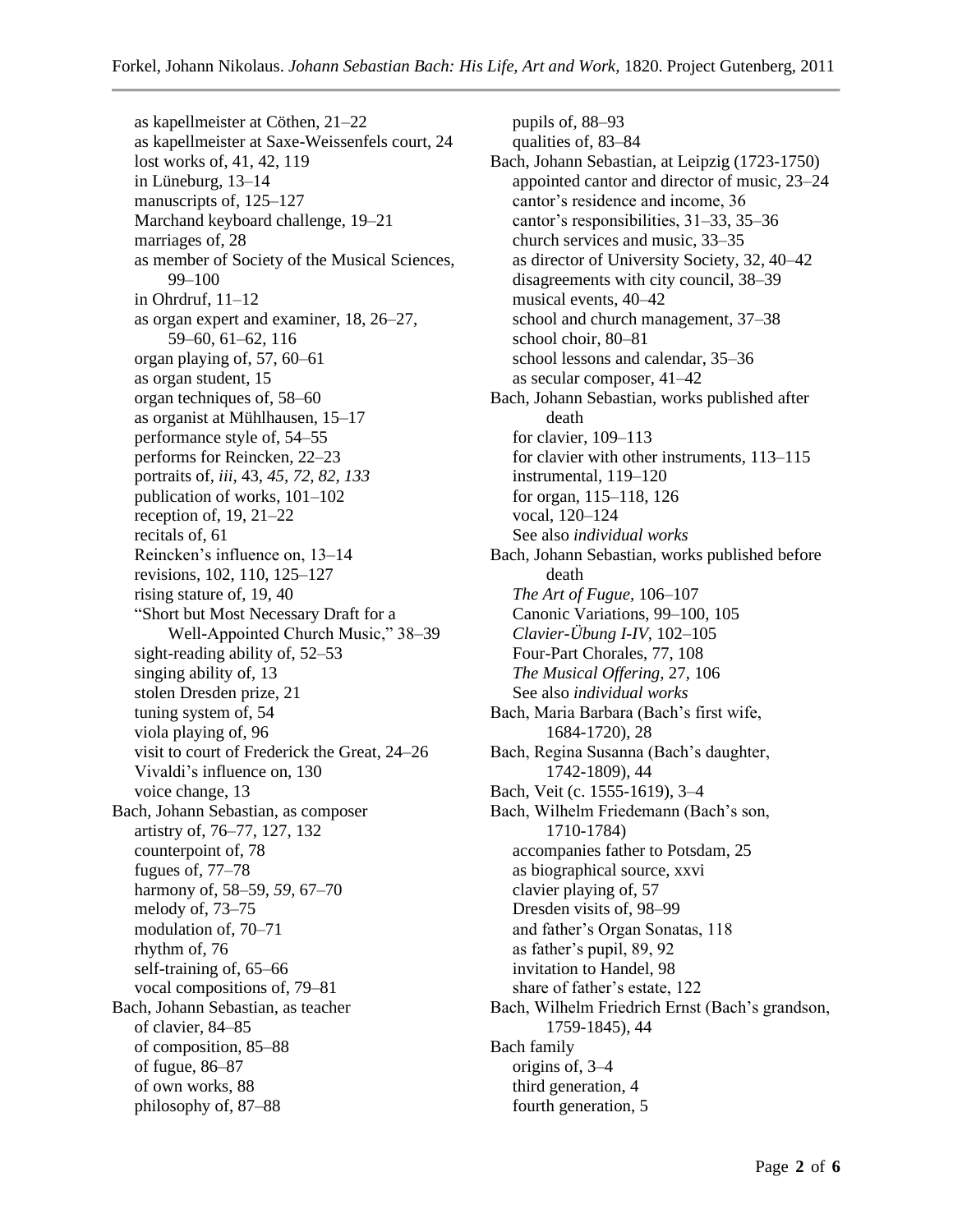gatherings of, 8 modesty of, 7–8 as professional musicians, 4–6 BACH motif, 107 basso continuo, 67, 79 Beethoven, Ludwig van, 44 Benda, Franz, 97 Berardi, Angela, 88 Berlin, 60 Birnbaum, Johann Abraham, 42 Birnstiel, Friedrich Wilhelm, 108 *Blast Lärmen, irh Feinde* (BWV 205a), 42 Böhm, Georg, 12, 66 Bordoni, Faustina, 98 Breitkopf firm, 108 Bruhns, Nicolaus, 12, 66 Buononcini, Giovanni Maria, 88 Buxtehude, Dietrich, 12, 15, 66

## $\mathcal{C}$

Caldara, Antonio, 97 Canonic Variations on "Von Himmel hoch da komm' ich her" (BWV 769), 99–100, 105 Cantatas, sacred (BWV 1-200), 120, 122–123 Celle, 14 Cello Suites, Nos. 1-6 (BWV 1007-1012), 75, 119–120 Charles III, king of Spain, 42 Chorale Preludes (BWV 599-765), 103–104, 108, 117–118 Christian, duke of Saxe-Weissenfels, 24, 99 Christiane Eberhardine, electress of Saxony, 80 Chromatic Fantasia and Fugue in D minor (BWV 903), 54, 74, 111 Church Cantatas (BWV 1-200), 120, 122–123 clavicembalo, 54 clavichord, 51, 53–54 *Clavier-Übung I-IV,* 102–105 Collegium Musicum (Leipzig), 32, 40–42 Concertos for harpsichord and strings (BWV 1052-1058), 114 Concertos for 2 harpsichords and strings (BWV 1060-1061), 114 Concertos for 3 harpsichords and strings (BWV 1063-1064), 115 Concerto for 4 harpsichords and strings in A minor (BWV 1065), 115 continuo, 67, 79 contrapunctus, 107 Corresponding Society of the Musical Sciences, 99–100

Cöthen, 21–22, 109, 113 counterpoint, 78 Couperin, François, 20 *L'Art de toucher le Clavecin,* 51–52 *Critical Musician* (Scheibe), 61–62

## D

Dachstein, Wolfgang, *An Wasserflüssen Babylon,* 22 dance music, 76 *Der Geist hilft unser Schwachheit* auf (BWV 226), 124 *Die Freude reget sich* (BWV 36.3), 41 *Die Kunst der Fuge* (BWV 1080), 106–108 *Die Wahl des Herkules* (BWV 213), 41 Dresden, 19–21, 98 Duets (BWV 802-805), 103 *Duetto für 2 Clavier, 2 Flügel, oder 2 Fortepiano* (Müthel), 90

## E

Eisenach, 8 *English* Suites (BWV 806-811), 70, 74, 111–112 *Entfernet euch, irh heitern Sterne* (BWV 1156), 41 Erdmann, Georg, 13 Erfurt, 8 Ernest Augustus I, duke of Saxe-Weimar, 99 Ernesti, Johann August, 41 Ernesti, Johann Heinrich, 37–38 *Essay on the Right Manner of Playing the Clavier* (Bach, C.P.E.), 47–48 *Exercises for the Clavier I-IV,* 102–105

# F

Fantasia and Fugue in C minor (BWV 906), 111 fifths (interval), 69 figured-bass accompaniment, 67, 79 finger composers, 65 Fischer, Johann Caspar Ferdinand, 12, 66 Flemming, Jacob Heinrich von, 20–21 fortepiano, 26–27, 53 Four-Part Chorales (BWV 250-438), 77, 108 Frederick II, king of Prussia, 24–26, 106 French style and music, 14, 66 *French Suites* (BWV 812-817), 112 Frescobaldi, Girolamo, 66 Friedrich Christian, elector of Saxony, 41 Froberger, Johann Jakob, 12, 66 *Froher Tag, verlangte Stunden* (BWV Anh. 18), 36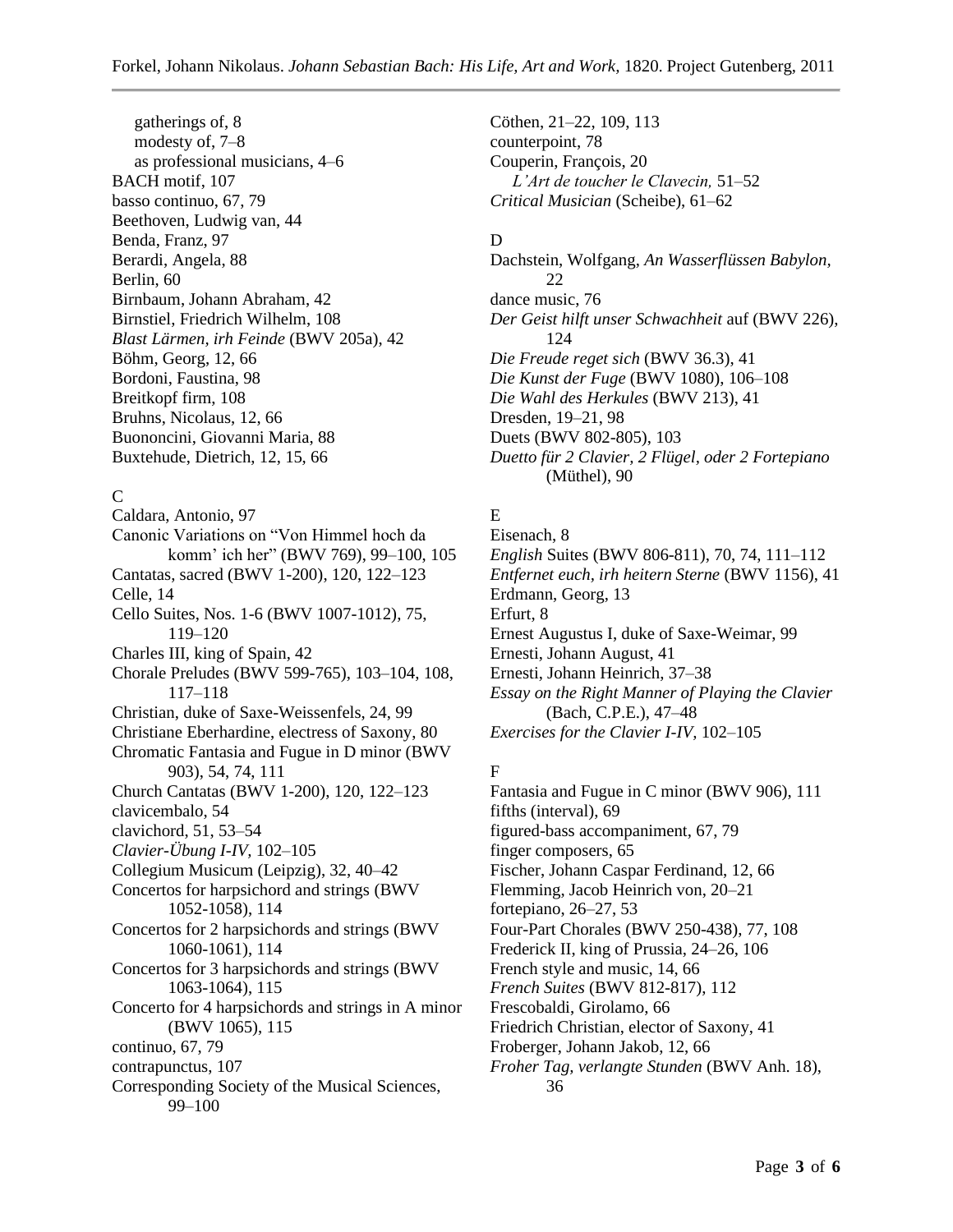Fugue No. 9 in E major, *Well-Tempered Clavier,* Book 1 (BWV 854), 69–70 *Fürchte dich nicht, ich bin bei dir* (BWV 228), 124 Fux, Johann Joseph, 88, 97

## G

*General History of Music* (Forkel), xxi–xxii *Gesangbuch* (Wagner), 35 Gesner, Johann Matthias, 39 Goldberg, Johann Gottlieb Theophilus, 90, 104–105 *Goldberg Variations* (BWV 988), 74, 104–105 Görner, Johann Gottlieb, 32, 40 Gottsched, Johann Christoph, 42 Graun, Carl Heinrich, 97 Graun, Johann Gottlieb, 97

## H

Halle, 18 Hamburg, 13–14, 22 Handel, George Frideric, xxv, 18, 75, 77, 97–98 harmony, 58–59, *59,* 67–70, 85 harpsichord, 53–54 harpsichord knights, 65, 86 Hasse, Fastina, 98 Hasse, Johann Adolph, 97–98 Haussmann, Elias Gottlieb, 43, 45 Henrici, Christian Friedrich, 42 *Herkules auf dem Scheidewege* (BWV 213), 41 Hoffmann, Johann Christian, 42 Hoffmeister & Kühnel, xxii, 70 Homilius, Gottfried August, 89 Hurlebusch, Heinrich Lorenz, 96–97 Hymnbook (Wagner), 35

## I

*Il canto figurato* (Tosi), 90 intervals, 69 invention, 109 *Italian Cantatas* (BWV 203), 209, 122 *Italian Concerto* in F major (BWV 971), 103 Italy, 4

#### J

*Jesu, meine Freude* (BWV 227), 124 Joachimsthaler Gymnasium, Berlin, 122

#### K

Keiser, Reinhard, 75, 97 Kerl, Johann Caspar, 12, 66 Keyserling, Hermann Carl von, 104–105 Kirhhoff, Gottfried, 19 Kirnberger, Johann Philipp, 108, 124 *The Art of Strict Musical Composition,* 88, 91 Kittel, Johann Christian, 43, 91 *Klagt, Kinder, klagt es aller Welt* (BWV 1143), 24, 80 *Komm, Jesu, komm* (BWV 229), 124 Kortte, Gottlieb, 41 Köthen funeral music (Köthener Trauermusik), 24 Krebs, Johann Ludwig, 90 Kuhnau, Johann, 23, 32

## L

*Laß Fürstin, laß noch einen Strahl* (BWV 198), 80 *Laßt uns sorgen, laßt uns wachen* (BWV 213), 41 Leipzig, 23, 24, *29*. *See also* Bach, Johann Sebastian, at Leipzig (1723-1750) Leopold, prince of Anhalt-Cöthen, 21, 23–24, 99 Lübeck, 15 Lüneburg, 13–14 lute, 4

#### M

Magnificat (BWV 243), 121 manuscripts, 125–126 Marchand, Louis, 19–21 Maria Amalia of Saxony, 42 Marpurg, Friedrich Wilhelm, 106–107 Mass in B minor (BWV 232), 42, 123 Masses (BWV 232-236), 121 melody, 73–75 Mizler, Lorenz Christoph, 99–100 *Musical Library,* xxi modulation, 70–71 Motets (BWV 225-230), 122 Mühlhausen, 15–17 Müller, August Friedrich, 40–41, 42 *The Musical Offering (Musikalisches Opfer)* (BWV 1079), 27, 106 Müthel, Johann Gottfried, *Duetto für 2 Clavier, 2 Flügel, oder 2 Fortepiano,* 90

## N

New Church (Arnstadt), 14 New Church (Leipzig), 31–33 *Nimm was dein ist, und gehe hin* (BWV 144), 124

## $\Omega$

octaves, 69 Ohrdruf, 11–12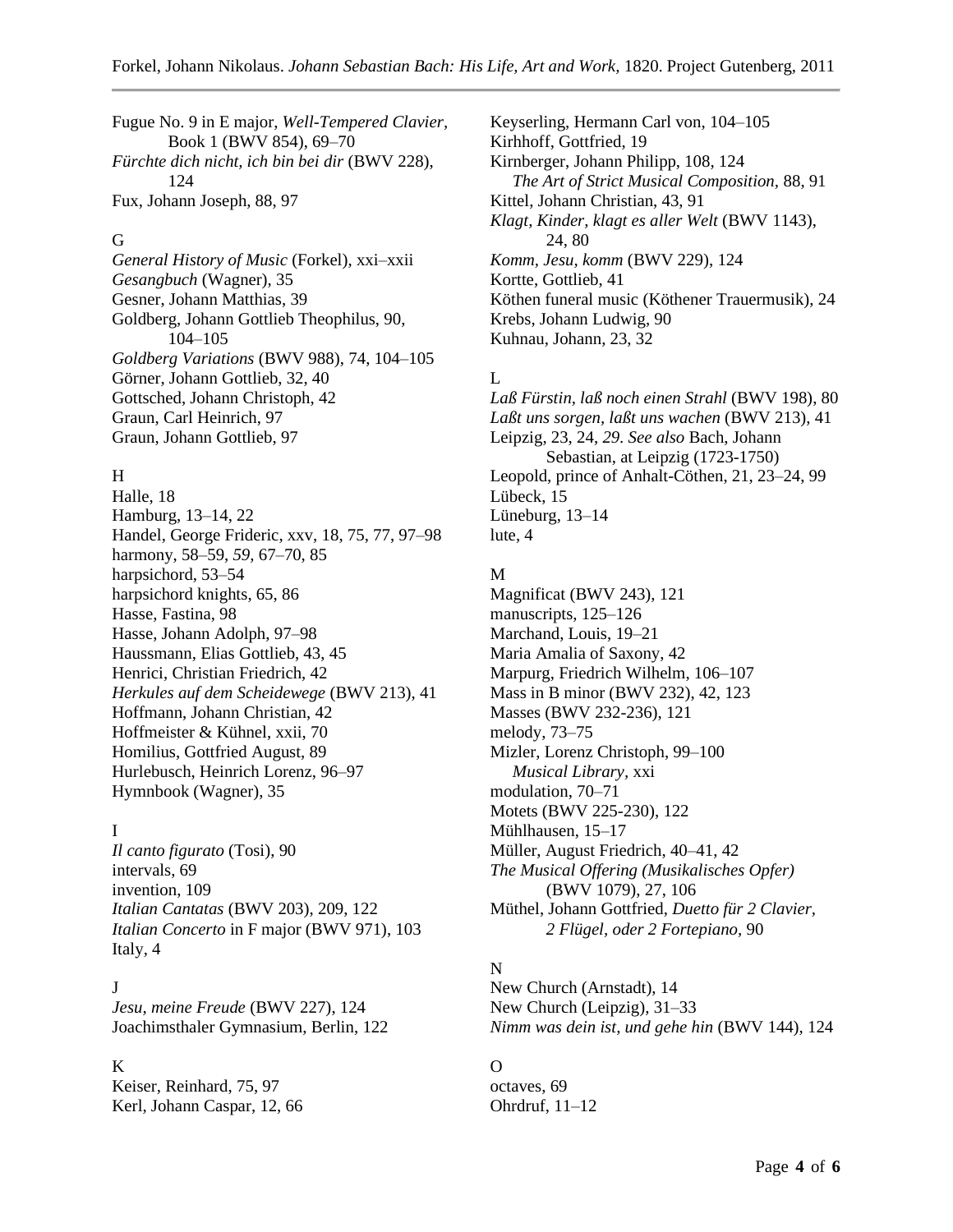*Opinioni de' cantori antichi, e moderni...il canto figurato* (Tosi), 90 Oratorios (BWV 11, 248-249), 121 organ, 58–60, 103–104 Organ Sonatas (BWV 525-530), 118 *Overture in the French style* in B minor (BWV 831), 103

#### P

Pachelbel, Johann, 12, 66, 114 Partitas (BWV 825-830), 102–103 Passacaglia and Fugue (BWV 582), 117 Passions (BWV 244-247), 120 piano, 26–27, 53 Picander, 42, 123 Potsdam, 24–27 *Preise dein Glücke, gesegnetes Sachsen* (BWV 215), 42 Preludes and Fugues, organ (BWV 531-552), 116–117 Preludes and Fugues, *Well-Tempered Clavier* (BWV 846-893), 69–70, 74, 110–111, 125–126

## $\Omega$

Quanta, Johann Joachim, 61 quodlibet, 8, 104

## R

Reincken, Johann Adam, 13–14, 22–23, 61, 66 rhythm, 76 ricercar, 106

## S

Sanctus (BWV 237-241), 121, 123 Saxe-Weimar, duchy of, 17, 18, 99 Saxe-Weissenfels, duchy of, 24, 99 Scheibe, Johann Adolph, *Critical Musician,* 61–62 Schiller, Friedrich von, 131 *Schlage doch, gewünschte Stunde* (BWV 53), 123 *Schleicht, spielende Wellen* (BWV 206), 42 Schmid, Balthasar, 104, 105 Schubart, Johann Martin, 91–92 Schübler, Johann Georg, 103 Schwarzburg-Arnstadt, counts of, 4 seventeenth century music, 126 "Short but Most Necessary Draft for a Well-Appointed Church Music," 38–39 Silbermann, Gottfried, 26–27 Sinfonias, Nos. 1-15 (BWV 787-801), 110 *Singet dem Herrn ein neues Lied* (BWV 225), 124

Six Little Preludes (BWV 933-938), 84, 109 Society of the Musical Sciences, 99–100 sonata, 76 Sonatas for flute and harpsichord (BWV 1030-1035), 113 Sonatas for viola da gamba and harpsichord (BWV 1027-1029), 113 Sonatas for violin and harpsichord (BWV 1014-1020, 1022, 1025), 113 Sorge, Georg Andreas, 62 St. Blasius's Church (Mühlhausen), 15–16 St. John's Church (Leipzig), 31 St. Mary's Church (Lübeck), 15 St. Matthew Passion (BWV 244), 123 St. Michael's Church and School (Lüneburg), 13 St. Nicholas's Church (Leipzig), 31–33 St. Peter's Church (Leipzig), 31–32 St. Thomas's Church and School (Leipzig), 23, 24, *29*. *See also* Bach, Johann Sebastian, at Leipzig (1723-1750) Staatsoper Unter den Linden (Berlin), 60 Strungk, Nicolaus Adam, 66 suite, 76

## T

Taylor, John, 27 Telemann, Georg Philipp, 32, 97 *Thomana saß annoch betrübt* (BWV Anh. 19), 41 thorough-bass accompaniment, 67, 79 Three-Part Inventions, Nos. 1-15 (BWV 787-801), 110 Thuringia, 4 *Tönet, ihr Pauken! Erschallet, Trompeten!* (BWV 214), 41 Tosi, Pier Francesco, *Opinioni de' cantori antichi, e moderni...il canto figurato,* 90 Transchel, Christoph, *Six Polonaises,* 89–90 transitus regularis and irregularis, 68–69 *Trauer Ode* (BWV 198), 80 Two-Part Inventions, Nos. 1-15 (BWV 772-786), 84, 109, 126–127

## U

*Unfinished Fugue* (BWV 1080), 107 *Universal German Library,* xxv University Church of St. Paul (Leipzig), 31–32 University Society (Leipzig), 32, 40–42

## V

*Vereinigte Zwietracht der wechselnden Saiten* (BWV 207.1), 41